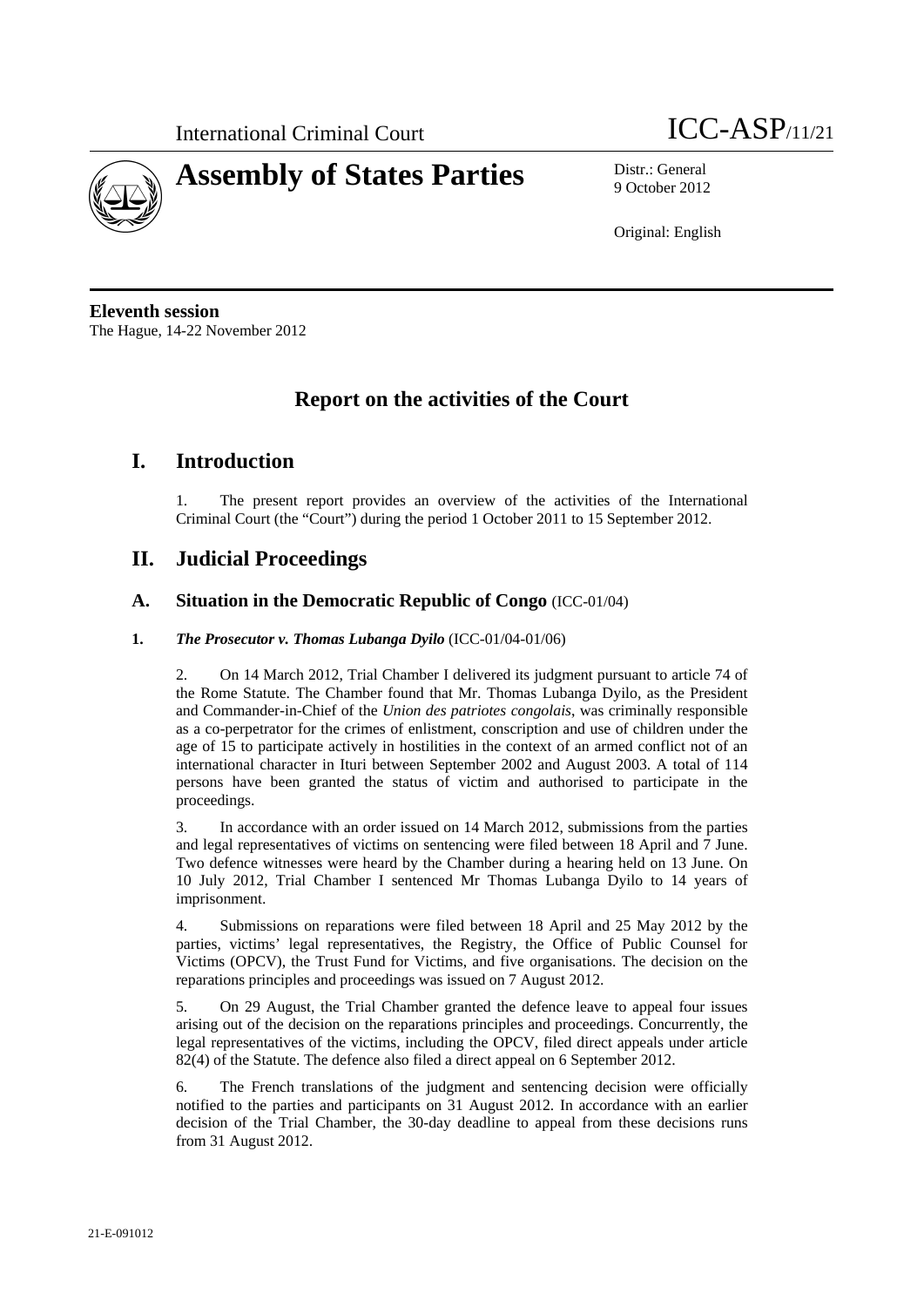## **2.** *The Prosecutor v. Germain Katanga and Mathieu Ngudjolo Chui* (ICC-01/04-01/07)

7. The presentation of oral evidence in the case was completed in November 2011 with the testimony of both accused.

8. Together with the parties and participants to the proceedings, the Chamber conducted a site visit to Bogoro and its surroundings, in the Ituri region of the DRC, on 18 and 19 January 2012. The visit, supported by the Registry, was the first of its kind ever undertaken by a Chamber of the Court.

9. The presentation of the evidence was formally declared closed on 7 February 2012. In total, 54 witnesses testified before the Trial Chamber, 643 items of evidence were admitted and the Chamber sat for 265 days. A total of 366 persons have been granted the status of victim authorised to participate in the proceedings.

10. Following the filing of written closing briefs, the Trial Chamber heard the closing oral statements of the Prosecution, the defence and the legal representatives of victims in public between 15 and 23 May 2012. The judgment pursuant to article 74 of the Statute is expected to be delivered by the end of the year 2012.

## **3.** *The Prosecutor v. Callixte Mbarushimana* (ICC-01/04-01/10)

11. On 16 December 2011, Pre-Trial Chamber I, by majority, declined to confirm the charges against Callixte Mbarushimana. It found that the Prosecution had not provided sufficient evidence to establish substantial grounds to believe that the suspect was individually responsible for the crimes he was charged for. The Majority accordingly decided to release Mr. Mbarushimana from custody. On 20 December 2011, the Appeals Chamber rejected the Prosecution's appeal against the release. Mr. Mbarushimana was subsequently released.

12. After being granted leave by the Pre-Trial Chamber, the Prosecution appealed the decision declining to confirm the charges on 12 March 2012. The Prosecution's appeal was rejected by the Appeals Chamber on 30 May 2012. The Prosecution may submit a new request for the confirmation of charges against Callixte Mbarushimana if supported by additional evidence.

#### **4.** *The Prosecutor v. Bosco Ntaganda* (ICC-01/04-02/06)

13. On 13 July 2012, Pre-Trial Chamber II issued a second arrest warrant against Mr. Ntaganda, pursuant to the Prosecutor's application of 14 May 2012 for three counts of crimes against humanity (murder, rape and sexual slavery, and persecution) and four counts of war crimes (murder, attack against the civilian population, rape and sexual slavery, and pillaging) allegedly committed in the Ituri district, between 1 September 2002 and the end of September 2003.

## **5.** *The Prosecutor v. Sylvestre Mudacumura* (ICC-01/04-01/12)

14. On 13 June 2012, the Prosecutor filed an application for an arrest warrant against Sylvestre Mudacumura. On 13 July 2012, Pre-Trial Chamber II issued a warrant for nine counts of war crimes (murder, mutilation, cruel treatment, torture, outrage upon personal dignity, attack against the civilian population, pillaging, rape and destruction of property) allegedly committed in the Kivu Provinces between 20 January 2009 and the end of September 2010.

# **B. The situation in Central African Republic** (ICC-02/04)

#### *The Prosecutor v. Jean-Pierre Bemba Gombo* (ICC-01/05-01/08)

15. The presentation of Prosecution evidence, which started on 23 November 2010, continued until 20 March 2012. In total, the Prosecution called 40 witnesses, including four expert witnesses.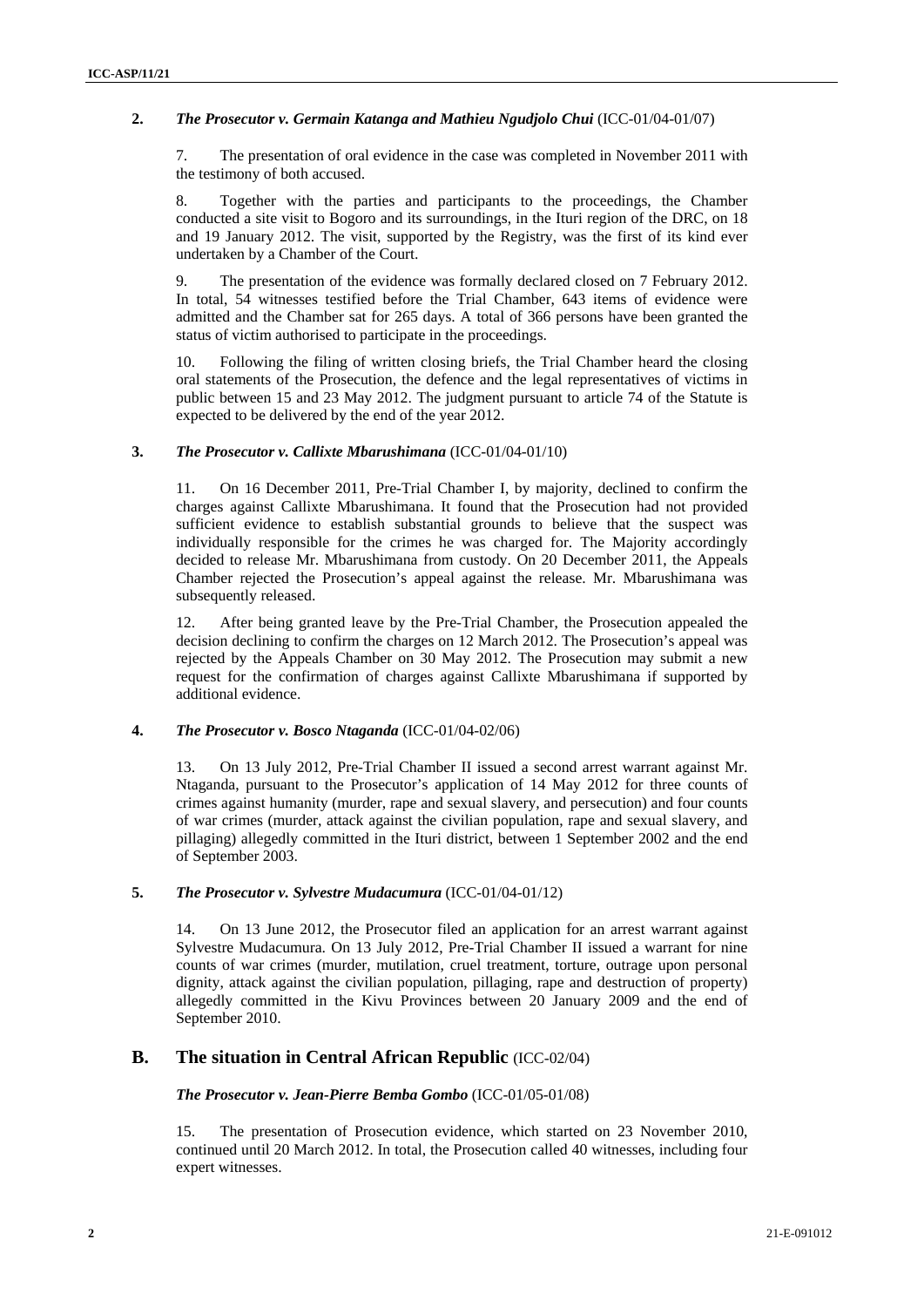16. The Trial Chamber issued two decisions rejecting requests for interim release on 19 December 2011 and 6 January 2012. The defence's appeal against the 6 January 2012 decision was dismissed by the Appeals Chamber.

17. In May 2012, the Trial Chamber authorised the legal representatives of the victims to call two victims and they testified before the Chamber in person. Three further victims presented their views and concerns via video-link in June 2012.

18. The defence started the presentation of its evidence on 14 August 2012. An approximate total of 60 witnesses is planned to be called by the defence. The defence is expected to complete the presentation if its evidence by April 2013.

19. So far, a total of 4450 victims' applications for participation in the proceedings have been accepted. As of 10 September 2012, 799 victims' applications are pending a decision by the Chamber.

# **C. The situation in Darfur, Sudan** (ICC-02/05)

## **1.** *The Prosecutor v. Omar Hassan Ahmad Al Bashir* (ICC-02/05-01/09)

20. On 12 and 13 December 2011, Pre-Trial Chamber I issued two decisions, concerning Malawi and Chad respectively, in which it found that the two States Parties had failed to cooperate with the Court by failing to arrest and surrender Omar Al Bashir to the Court while on their territory. Finding that "customary international law creates an exception to Head of State immunity when international courts seek a Head of State's arrest for the commission of international crimes", the Chamber reiterated that States Parties were under the obligation to arrest and surrender Mr. Al Bashir to the Court in case he was on their territory. Both decisions were notified to the United Nations (UN) Security Council (UNSC) and to the Assembly of States Parties ("Assembly").

## **2.** *The Prosecutor v. Abdallah Banda Abakaer Nourain and Saleh Mohammed Jerbo Jamus* (ICC-02/05-03/09)

21. As of the end of 2011, a trial date had not yet been set given the existing issues concerning disclosure, translation and interpretation in Zaghawa, and cooperation. The defence filed a request for a temporary stay of the proceedings on 6 January 2012.

22. The Chamber, recomposed on 16 March 2012, issued a decision on common legal representation of victims on 25 May 2012, confirming the Registrar's choice of common legal representatives in the case. So far, 89 victims have been authorised to participate in the case.

23. The Chamber held a public hearing and status conference on 11 July to hear submissions on the request for a stay of the proceedings, as well as *inter alia* on disclosure, translation and cooperation issues. The Chamber also held a confidential and two *ex parte* status conferences on 11-12 July 2012.

24. The Chamber expects to issue a decision on the stay of proceedings request in due course, after which the Chamber will consider the appropriate steps forward in relation to the case.

#### **3. T***he Prosecutor v. Abdel Raheem Muhammad Hussein*

25. On 2 December 2011, the Prosecutor presented an application for an arrest warrant against Abdel Raheem Muhammad Hussein, currently Minister of national defense of the Republic of the Sudan. On 1 March 2012, Pre-Trial Chamber I issued a warrant against him for war crimes and crimes against humanity allegedly committed in 2003-2004 in Darfur.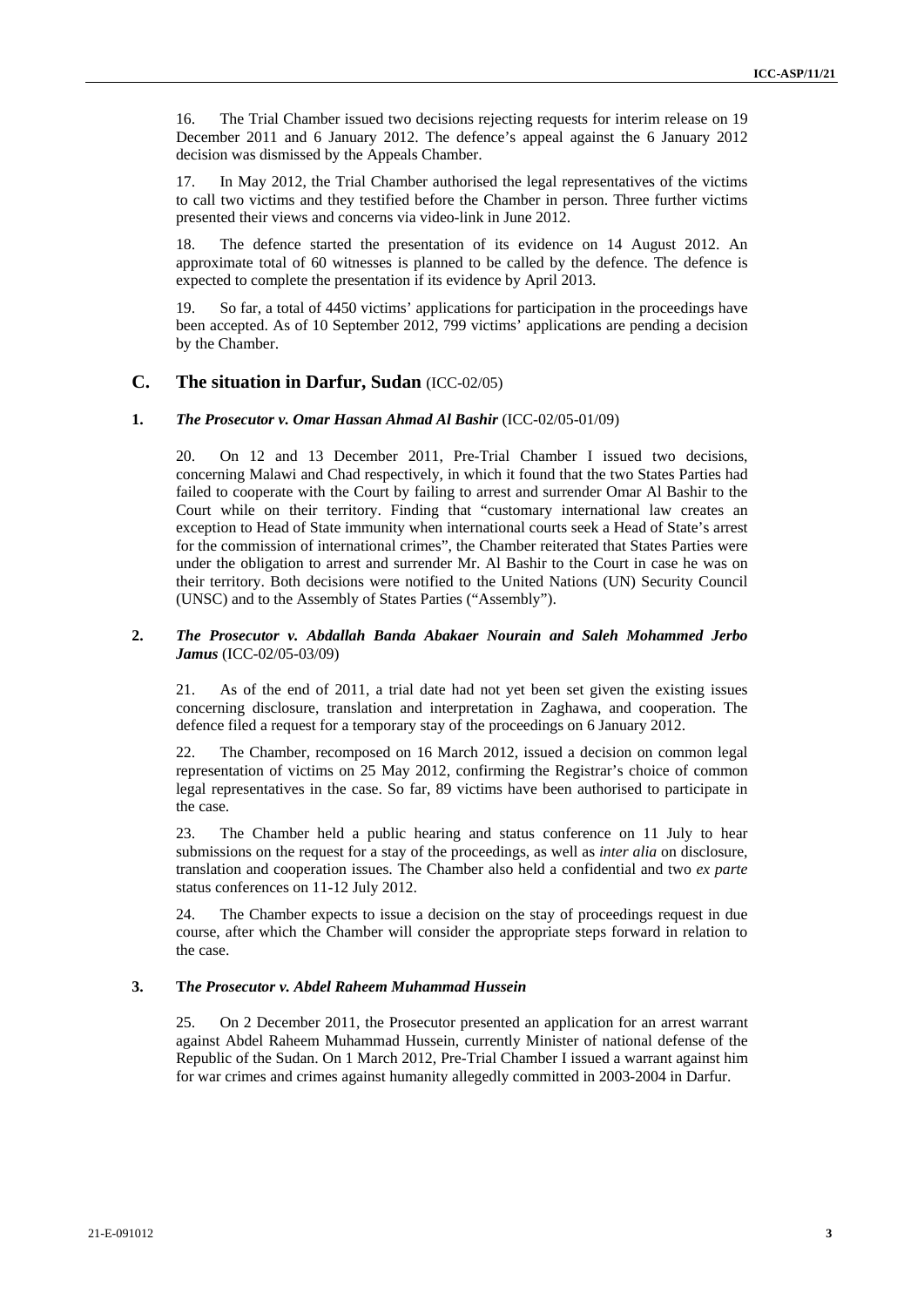# **D. The situation in Kenya** (ICC-01/09)

## **1.** *The Prosecutor v. William Samoei Ruto, Henry Kiprono Kosgey and Joshua Arap Sang*

26. On 23 January 2012, Pre-Trial Chamber II issued its decision confirming the charges against William Samoei Ruto and Joshua Arap Sang for the crimes against humanity of murder, forcible transfer of population and persecution allegedly committed in Kenya between December 2007 and January 2008, and declining to confirm the charges against Henry Kiprono Kosgey. The Chamber rejected the defense requests for leave to appeal the decision on the confirmation of the charges against Mr. Ruto and Mr. Sang. On 29 March 2012, the Presidency constituted Trial Chamber V and referred to it the Ruto and Sang case.

27. On 24 May 2012, the Appeals Chamber rejected the appeal of Mr Ruto and Mr Sang against Pre-Trial Chamber II's finding in the confirmation decision that the Court has jurisdiction to hear the case.

28. On 11 June 2012, Trial Chamber V held the initial status conference in order to set the date for trial. On 9 July the Chamber issued a decision on the schedule leading up to trial, setting a number of interim deadlines for filings required from the parties before trial and scheduling the commencement of trial for 10 April 2013. The Chamber has received submissions from the parties on a number of issues, including the law of indirect coperpetration under Article 25(3)(a), Regulation 55, witness preparation ("proofing"), whether an amended Document Containing the Charges should be prepared, and Protocols on redactions. The Trial Chamber has also issued decisions dealing *inter alia* with the protocol on contacts with opposing party witnesses.

29. 327 victims have been authorised to participate through their legal representatives in the proceedings.

## **2.** *The Prosecutor v. Francis Kirimi Muthaura, Uhuru Muigai Kenyatta and Mohammed Hussein Ali*

30. The confirmation of charges hearing was held from 21 September 2011 till 5 October 2011. On 23 January 2012, Pre-Trial Chamber II issued its decisions confirming the charges against Francis Kirimi Muthaura and Uhuru Muigai Kenyatta for the crimes against humanity of murder, forcible transfer of population, rape, persecution and other inhumane acts committed in Kenya in January 2008, and declining to confirm the charges against Mohammed Hussein Ali. The Chamber rejected the defense requests for leave to appeal the decision on the confirmation of the charges against Mr. Muthaura and Mr. Kenyatta.

31. On 24 May 2012, the Appeals Chamber rejected the appeal of Mr Muthaura and Mr Kenyatta against Pre-Trial Chamber II's finding in the confirmation decision that the Court has jurisdiction to hear the case.

32. On 12 June 2012, Trial Chamber V held the initial status conference in order to set the date for trial. On 9 July 2012 the Chamber issued a decision on the schedule leading up to trial, setting a number of interim deadlines for filings required from the parties before trial and scheduling the commencement of trial for 11 April 2013. The Chamber has received submissions from the parties on a number of issues, including the law of indirect co-perpetration under Article  $25(3)(a)$ , Regulation 55, witness preparation ("proofing"), whether an amended Document Containing the Charges should be prepared, and Protocols on redactions. The Trial Chamber has also issued decisions dealing *inter alia* with contacts with opposing party witnesses, redactions and disclosure requests.

33. 233 victims have been authorised to participate through their legal representatives in the proceedings.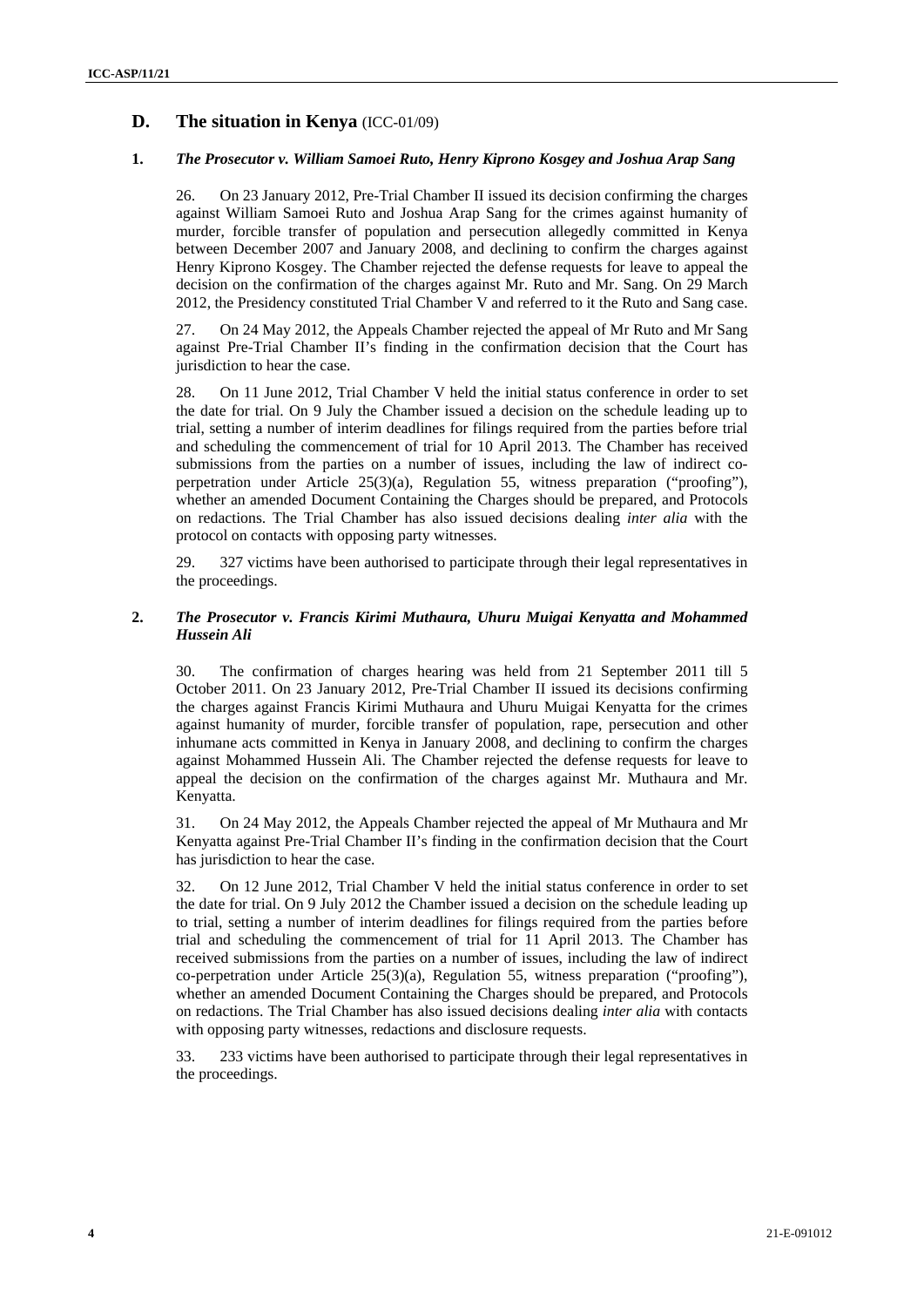## **E. Situation in Libya** (ICC-01/11)

## *The Prosecutor v. Muammar Mohammed Abu Minyar Gaddafi, Saif Al-Islam Gaddafi and Abdullah Al-Senussi*

34. On 22 November 2011, Pre-Trial Chamber I decided to terminate the proceedings against Muammar Mohammed Abu Minyar Gaddafi upon receipt of a death certificate by the Libyan authorities.

35. On 23 November 2011, Pre-Trial Chamber I was informed of the arrest of Saif Al-Islam Gaddafi in Libya. On 6 December, Pre-Trial Chamber I decided to seek from the Libyan authorities, on an urgent basis, information on a number of issues, including the arrest and surrender of Saif Al-Islam Gaddafi, his legal representation and his state of health.

36. The Libyan authorities indicated on 23 January 2012 that they were willing to facilitate a visit between Saif Al-Islam Gaddafi and the Registry. On 3 February, the Chamber ordered the Registry to make arrangements as soon as possible for a visit between Court personnel and Saif Al-Islam Gaddafi, including a privileged visit between a counsel from the Office of Public Counsel for the Defence (OPCD) and Saif Al-Islam Gaddafi. The visit took place on 3 March 2012.

37. On 27 April 2012, Pre-Trial Chamber I, taking note of the submission made by the Libyan authorities that they would facilitate access to Saif Al-Islam Gaddafi by his lawyers, requested the Libyan authorities to enable counsel from the OPCD for Saif Al-Islam Gaddafi to have a privileged visit with him. In addition, Pre-Trial Chamber I found it necessary for representatives of the Registry to also visit Saif Al-Islam Gaddafi in order to further discuss with him the option of appointing counsel of his own choosing. After the necessary arrangements were made by the Registry, this visit took place on 7 June 2012. Four Court personnel, including a counsel from the OPCD, were detained from 7 June to 2 July at this occasion by the Libyan authorities.

38. On 1 May 2012, Libya filed a challenge concerning the admissibility of the case of Saif Al-Islam Gaddafi. The challenge is pending before Pre-Trial Chamber I. Libya furthermore requested postponement of the execution of the surrender request concerning Saif Al-Islam Gaddafi, which was granted on 1 June 2012.

39. On 7 September 2012, at the request of the Chamber Libya filed a provisional report on the status of the domestic developments. On 14 September 2012, Pre-Trial Chamber I decided to convene a hearing to be held on 8 and 9 October 2012 in the presence of representatives of Libya, the Prosecution, the OPCD and the OPCV in order to discuss issues in relation to the Libyan admissibility challenge.

40. Concerning Abdullah Al-Senussi, further to information regarding his arrest in Mauritania, a surrender request was sent by the Court to this State on 17 March 2012. On 5 September 2012, the Court received information about the extradition of Abdullah Al-Senussi by Mauritania to Libya. The Registry sent a reminder to the Libyan authorities concerning the existing request for arrest and surrender concerning Abdullah Al-Senussi. The Court has also sought information from the Libyan authorities concerning his state of health and place of detention. At the closing of this report, the Libyan authorities had not responded to this reminder.

# **F. Situation in Côte d'Ivoire** (ICC-02/11)

#### *The Prosecutor v. Laurent Gbagbo* (ICC-02/11-01/11)

41. On 25 October 2011, the Prosecutor presented an application for an arrest warrant against Laurent Gbagbo. On 23 November 2011, Pre-Trial Chamber III issued a warrant against him for the crimes against humanity of murder, rape and other forms of sexual violence, persecution and other inhumane acts allegedly committed in Côte d'Ivoire between 16 December 2010 and 12 April 2011.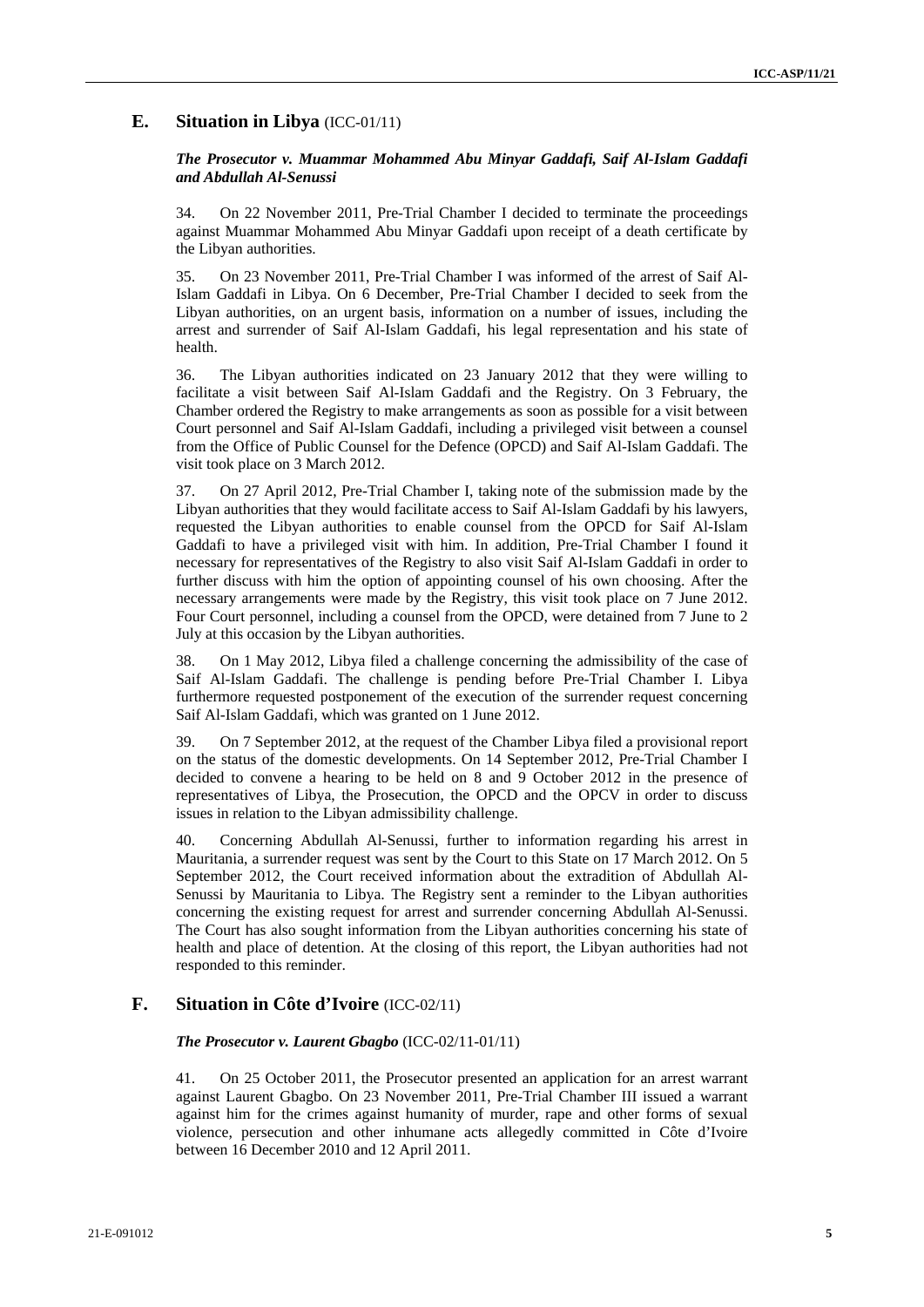42. Laurent Gbagbo was surrendered to the Court on 30 November 2011 and his first court appearance took place on 5 December 2011.

43. On 5 April 2012, Pre-Trial Chamber I decided to encourage a system of collective applications for victims to participate in the proceedings in order to expedite the management of applications and enhance the system of participation. On 16 May 2012, the Registry transmitted to the Chamber 63 applications presented by victims to participate in the proceedings, including 6 collective application forms and 57 individual applications.

44. On 12 June 2012, Pre-Trial Chamber I decided to postpone the opening of the confirmation of charges hearing to 13 August to preserve the rights of the Defence in fair proceedings. On 2 August 2012, the Chamber again postponed the confirmation of charges hearing until the issue of Mr. Gbagbo's fitness to take part in the proceedings is resolved. On 12 September 2012, Pre-Trial Chamber I decided to convene a hearing in closed session to be held on 24 and 25 September 2012, in the presence of Mr Gbagbo, his defence, the Prosecutor, representatives of the Registry and experts appointed by the Chamber to discuss issues related to Mr Gbagbo's fitness to take part in the proceedings against him.

# **III. Investigations and Preliminary examination**

# **A. Investigations**

## **1. Situation in the Democratic Republic of the Congo**

45. During the reporting period, the OTP conducted two missions to the DRC for the support of trials, to address the arguments raised by the Defence in The Prosecutor v. Thomas Lubanga Dyilo and in The Prosecutor v. Germain Katanga and Mathieu Ngudjolo Chui.

46. During the reporting period the OTP conducted 11 missions to 3 countries for its third investigation in the DRC, focusing on crimes committed by the *Forces Démocratiques pour la Liberation du Rwanda* (FDLR) militia in the Kivu provinces in support to the preparation of the confirmation of charges in the Callixte Mbarushimana case. While the charges brought by the Prosecution against Callixte Mbarushimana were not confirmed, the Prosecution continues its investigation in the region in relation to FDLR, as demonstrated by the arrest warrant issued against Sylvestre Mudacumura on 13 July 2012. This investigation continues to be conducted in cooperation with several States including the DRC, Rwanda, Germany and France, in a spirit of positive complementarity.

47. The OTP investigation also continued in relation to alleged crimes committed by Bosco Ntaganda, leading to a new arrest warrant issued by the Judges on 13 July 2012.

## **2. Situation in Uganda**

48. During the reporting period, the OTP conducted one mission in relation to investigations into the situation in Uganda.

49. The OTP continued to gather information on crimes allegedly committed by the Lord's Resistance Army (LRA) and to promote action to implement warrants against the LRA leadership. The OTP also continued gathering and analyzing information related to alleged crimes committed by the Uganda People's Defence Forces. The OTP continues to encourage proceedings in relation to both parties to the conflict.

## **3. Situation in the Central African Republic**

50. During the reporting period, the OTP continued its investigation into the situation in the CAR and conducted a total of 14 missions to 3 countries for the purposes of inter alia, meetings with witnesses and following up on information received.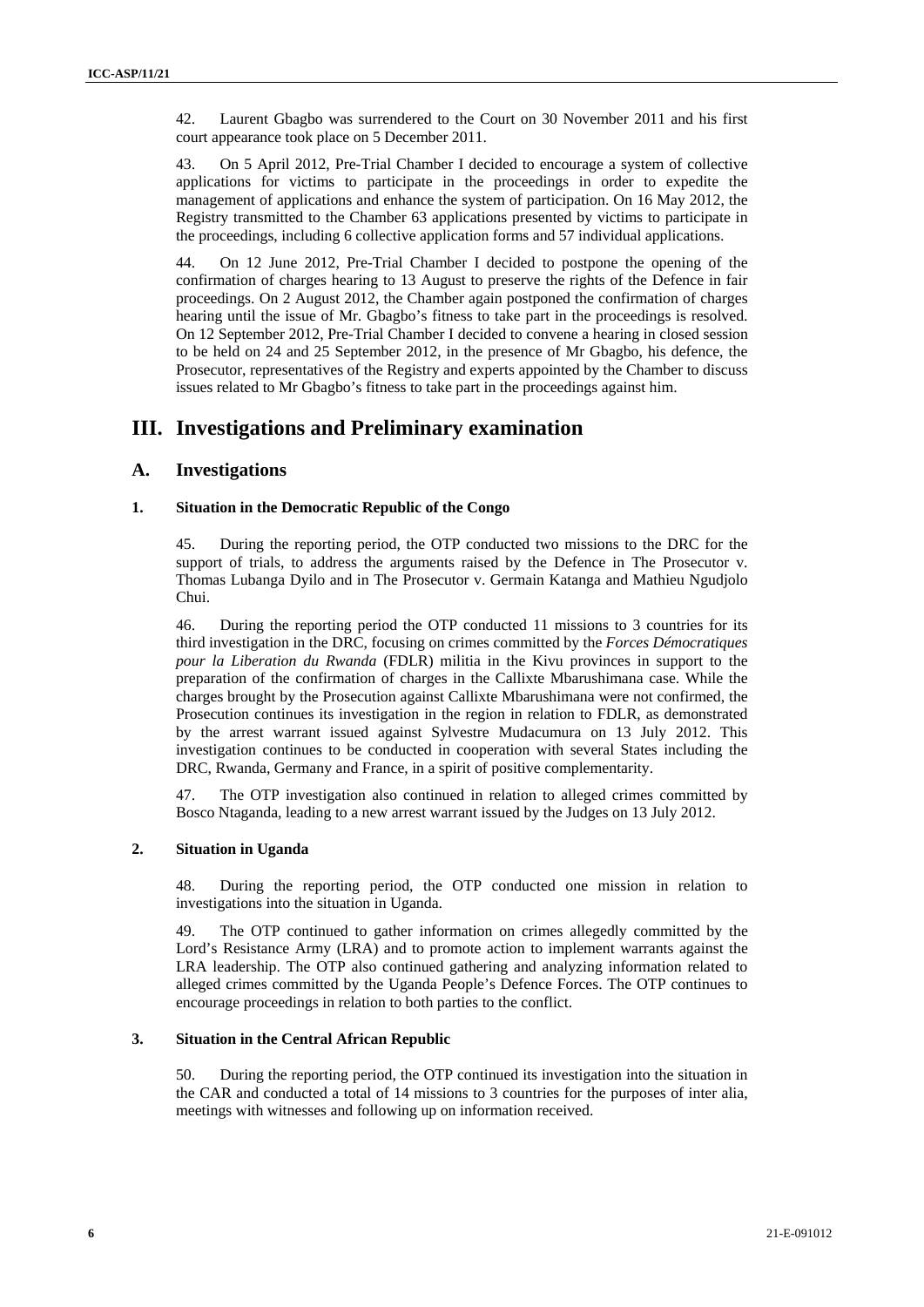## **4. Situation in Sudan, Darfur**

51. During the reporting period, the OTP conducted 5 missions to 5 countries in relation to investigations into the situation in Darfur.

52. In accordance with Security Council resolution 1593 (2005), the Prosecutor presented his fourteenth and fifteenth reports on the situation in Darfur to the UNSC. In his briefings of 15 December 2011 and 5 June 2012, the Prosecutor *inter alia* highlighted the lack of cooperation by the Government of the Sudan and the lack of national proceedings against those responsible for the crimes committed, and recalled the 26 May 2010 Pre-Trial Chamber I Decision that Sudan, in violation of Resolution 1593, was not cooperating with the Court.

53. The OTP continues to monitor and gather information regarding the Darfur situation. The information collected indicates that crimes against humanity, war crimes and genocide continue to be committed.

#### **5. Situation in Kenya**

54. During the reporting period, the OTP undertook 67 missions to 11 countries in relation to investigations into the situation in Kenya.

55. The OTP continued to gather information on the crimes against humanity of murder, deportation or forcible transfer and persecution which were allegedly committed in Turbo town, the greater Eldoret area, Kapsabet town and Nandi Hills from on or about 30 December 2007 until end of January 2008.

56. Similarly, the OTP continued to gather information on the crimes against humanity of murder, deportation or forcible transfer, rape, other inhumane acts and persecution, allegedly committed between 24 and 28 January 2008, against the civilian residents of Nakuru and Naivasha, perceived as supporters of the Orange Democratic Movement, in particular those belonging to the Luo, Luhya and Kalenjin ethnic groups.

57. The OTP, in cooperation with a wide range of partners, is monitoring and investigating attempts to expose, intimidate or otherwise tamper with perceived Court witnesses.

#### **6. Situation in Libya**

58. During the reporting period, the OTP conducted 33 missions to 15 countries in relation to investigations into the situation in Libya.

59. During the reporting period, the OTP reported twice to the Security Council on the situation in Libya. In the 2 November 2011 briefing, the Prosecutor reported that Muammar Gaddafi died on 20 October, but that the Office was galvanizing efforts to ensure that the other two suspects would face justice. The Prosecutor reiterated his appreciation of the Libyan authorities' ongoing cooperation in the investigation, noted that the Office was continuing its investigations into gender crimes in Libya, and that its analysis would benefit from the work of the UN Commission of Inquiry.

60. In the 16 May 2012 briefing, the Prosecutor indicated that the UN Commission of Inquiry's findings confirmed the commission of gender crimes, on which the OTP was continuing to collect evidence on. He also noted that the 2 March 2012 report of the Commission indicated there were thousands of individuals allegedly involved in crimes committed by Gaddafi forces who were in detention, many of them still not under the jurisdiction of the national authorities and allegedly subjected to mistreatment or torture by rebel forces.

61. On allegations against NATO, the Prosecutor noted the Commission's finding that NATO did not deliberately target civilians in Libya. The Prosecutor further noted that the Office has no jurisdiction to evaluate the proper scope of the NATO mandate in relation with UNSC Resolution 1973, but the Office is requesting further information about the five incidents identified by the Commission of Inquiry in which civilians were reportedly killed.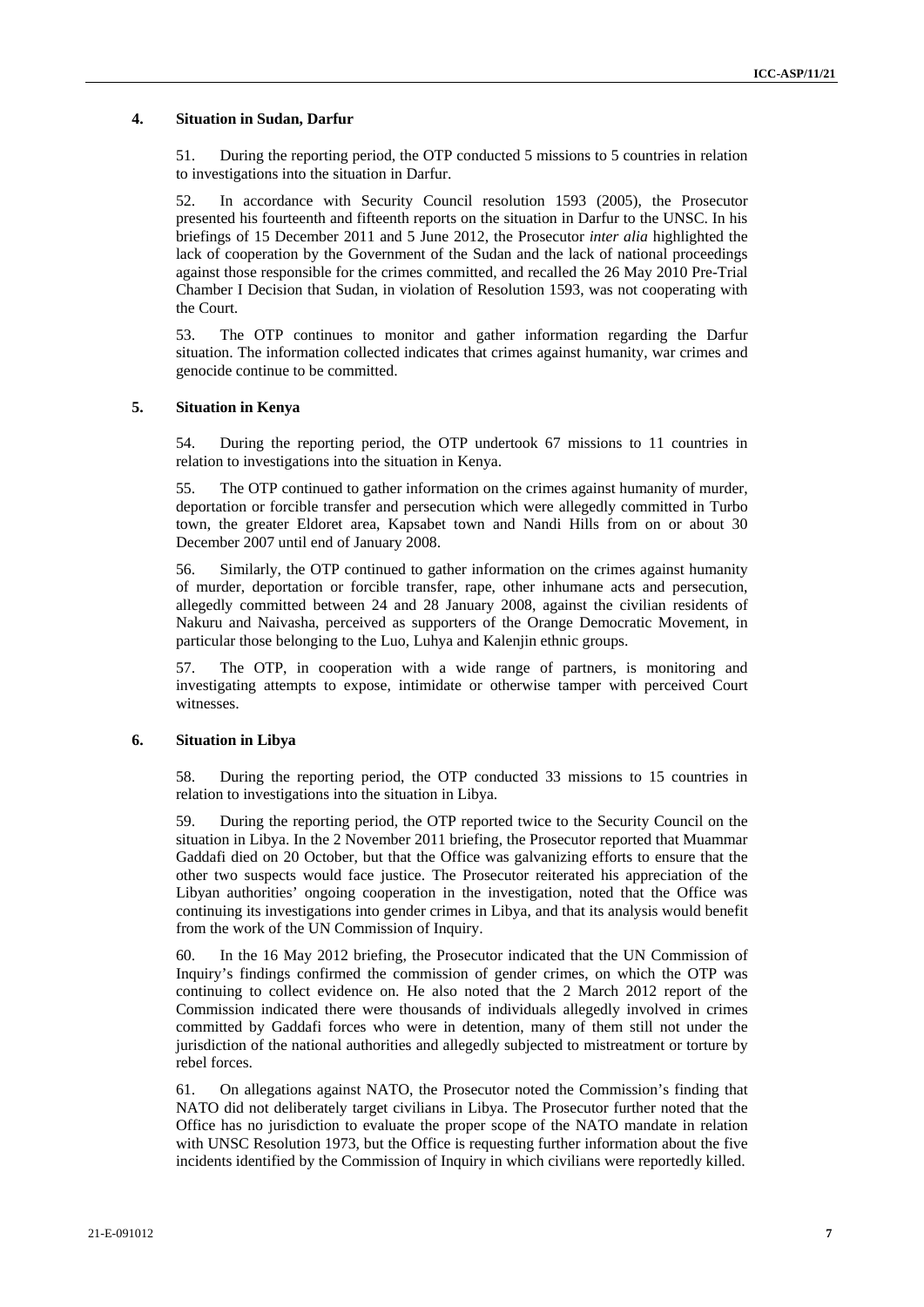62. The Prosecutor noted the Government of Libya's commitment to a comprehensive strategy to address all crimes and end impunity in Libya and emphasized that it must remain a priority.

## **7. Situation in Côte d'Ivoire**

63. During the reporting period, the OTP conducted 52 missions to 6 countries for the purpose of, inter alia, collecting evidence, screening and interviewing witnesses, and securing the continued cooperation of its partners. The OTP has been focusing on allegations of crimes against humanity committed in violation of articles  $7(1)(a)$ ,  $7(1)(g)$ ,  $7(1)(h)$  and  $7(1)(k)$  of the Rome Statute.

64. The OTP is currently focusing its investigative activities on the preparation of the confirmation of charges hearing in the case *The Prosecutor v. Laurent Gbagbo*. The OTP also continued investigation in relation to alleged crimes committed in Côte d'Ivoire by other leaders, covering both sides of the conflict, irrespective of political affiliation.

## **B. Preliminary examination activities**

65. The OTP continued to analyze information received from various sources alleging the commission of crimes potentially falling within the Court's jurisdiction. From 1 October 2011 until 31 July 2012, the OTP received 328 communications relating to article 15 of the Rome Statute, of which 214 were manifestly outside the Court's jurisdiction; 27 warranted further analysis; 38 were linked to a situation already under analysis; and 48 were linked to an investigation or prosecution.

66. During the reporting period, the OTP opened a preliminary examination of the situation in Mali, continued preliminary examinations in Afghanistan, Colombia, Georgia, Guinea, Honduras, the Republic of Korea, and Nigeria, and concluded its preliminary examination of the situation in Palestine. The OTP published a report on its preliminary examination activities on 13 December 2011.

#### **1. Afghanistan**

67. The OTP continued to gather and analyze information from multiple sources relating to alleged crimes committed in Afghanistan since 1 May 2003. The OTP sought to verify the seriousness of information received relating to a large number of alleged crimes, including killings, torture, attacks on humanitarian targets and the UN, attacks on protected objects, and recruitment of child soldiers. The OTP has encountered challenges in obtaining the detailed information required to conduct a proper legal assessment of each reported incident and to attribute responsibility to specific perpetrators.

68. The OTP maintains contact with experts, civil society organisations, Afghan Government officials, UN officials, and contributing States to International Security Assistance Force (ISAF).

#### **2. Colombia**

69. The OTP continued to gather and analyze information on national investigations and prosecutions in Colombia, in particular against leaders of illegal armed groups, senior paramilitary leaders, police and army officials, and politicians with alleged links to armed groups. In each case, the OTP seeks to determine whether the proceedings focus on or include persons bearing the greatest responsibility for the crimes committed, and whether the proceedings are genuine, in accordance with article 17 of the Rome Statute. The OTP also gathered and analyzed information related to the alleged commission of additional crimes in Colombia, in particular whether various groups may be responsible for committing war crimes since 1 November 2009, the date of entry into force of the Court's jurisdiction over war crimes committed on the territory of Colombia or by its nationals.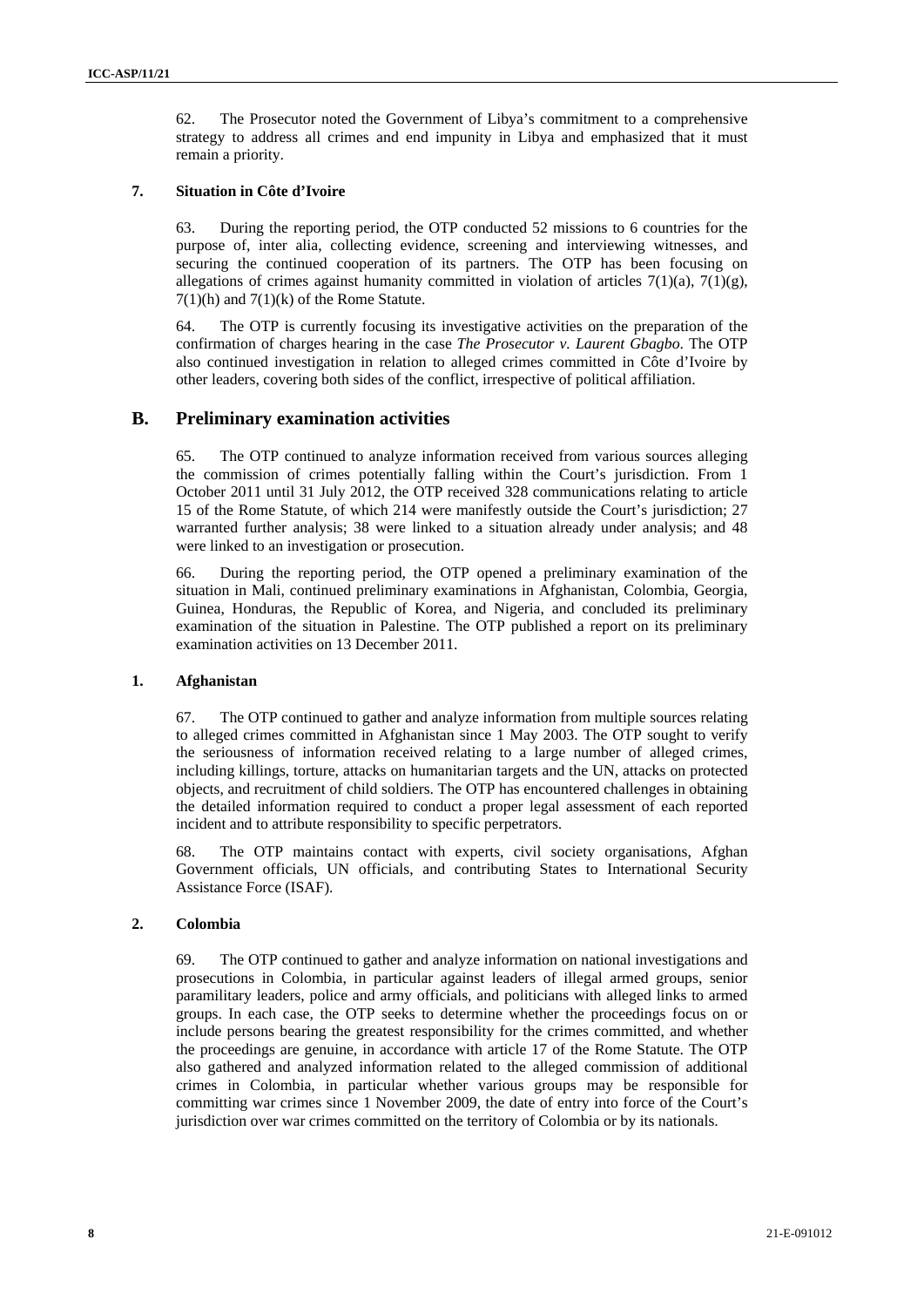70. The OTP has been in close contact with the Colombian authorities, who have provided a significant volume of information on national proceedings. The OTP has also been in contact with various international non-governmental organizations (NGOs) working on the situation in Colombia. The OTP continues to engage the Colombian authorities in accordance with the OTP's positive approach to complementarity, and to encourage other states, international organisations and civil society to do so as well.

## **3. Georgia**

71. The OTP continued to gather and analyze information regarding progress made in national proceedings related to alleged crimes committed during the August 2008 conflict in Georgia. The Investigative Committee of the Russian Federation and the Chief Prosecutor of Georgia have been conducting separate investigations into incidents that could constitute crimes under the jurisdiction of the Court. The proceedings have been the subject of regular consultations between the OTP and the competent national authorities, with a view to assessing whether they are actually willing and able to bring the perpetrators of crimes to justice. Both authorities have sent to the OTP a significant amount of information and evidence about the progress made in these investigations, the methodology followed, as well as their preliminary findings.

#### **4. Guinea**

72. In accordance with its policy on positive complementarity, the OTP has sought to encourage national proceedings in order to bring to account those bearing the greatest responsibility for the alleged crimes committed on 28 September 2009 in Conakry. On 1 February 2012, judicial authorities in Guinea indicted Lt-Col Tiegboro Camara, Minister for the Special Services, Drug Control and Organized Crime units, for the crimes committed on 28 September 2009. The indictment came after four other indictments issued against other suspected perpetrators.

73. The OTP conducted two missions to Guinea, in October 2011 and April 2012, to examine progress made in the national investigation being carried out by Guinean judges. The former Deputy Prosecutor, as well as senior officials of the OTP, met with Government officials, representatives of the judiciary and civil society, as well as victims and victims' associations.

## **5. Honduras**

74. The OTP continued to gather and analyze information in order to determine whether the alleged human rights violations following the 28 June 2009 coup d'etat constitute crimes under the jurisdiction of the Court. The OTP has gathered information on the situation in Honduras from multiple sources, including the Truth and Reconciliation Commission, the Inter-American Commission of Human Rights, the OTP of the High Commissioner for Human Rights as well as international and national NGOs. In October 2011 in Tegucigalpa, the OTP met with the Attorney General, the Human Rights Attorney, the General Prosecutor, the Sub-Secretary of Justice and the Sub-Secretary of Human Rights.

#### **6. Republic of Korea**

The preliminary examination is focused on two incidents: (a) the shelling of Yeonpyeong Island on 23 November 2010; and (b) the sinking of the Republic of Korea warship Cheonan on 26 March 2010. The OTP has continued to seek additional information from relevant sources, focusing its activities on ascertaining factual issues that are necessary to determine whether the two incidents could amount to war crimes under the Rome Statute, and whether they derive from a policy. The OTP has considered in particular the findings of international investigations into the two incidents, including two reports by the UN Command.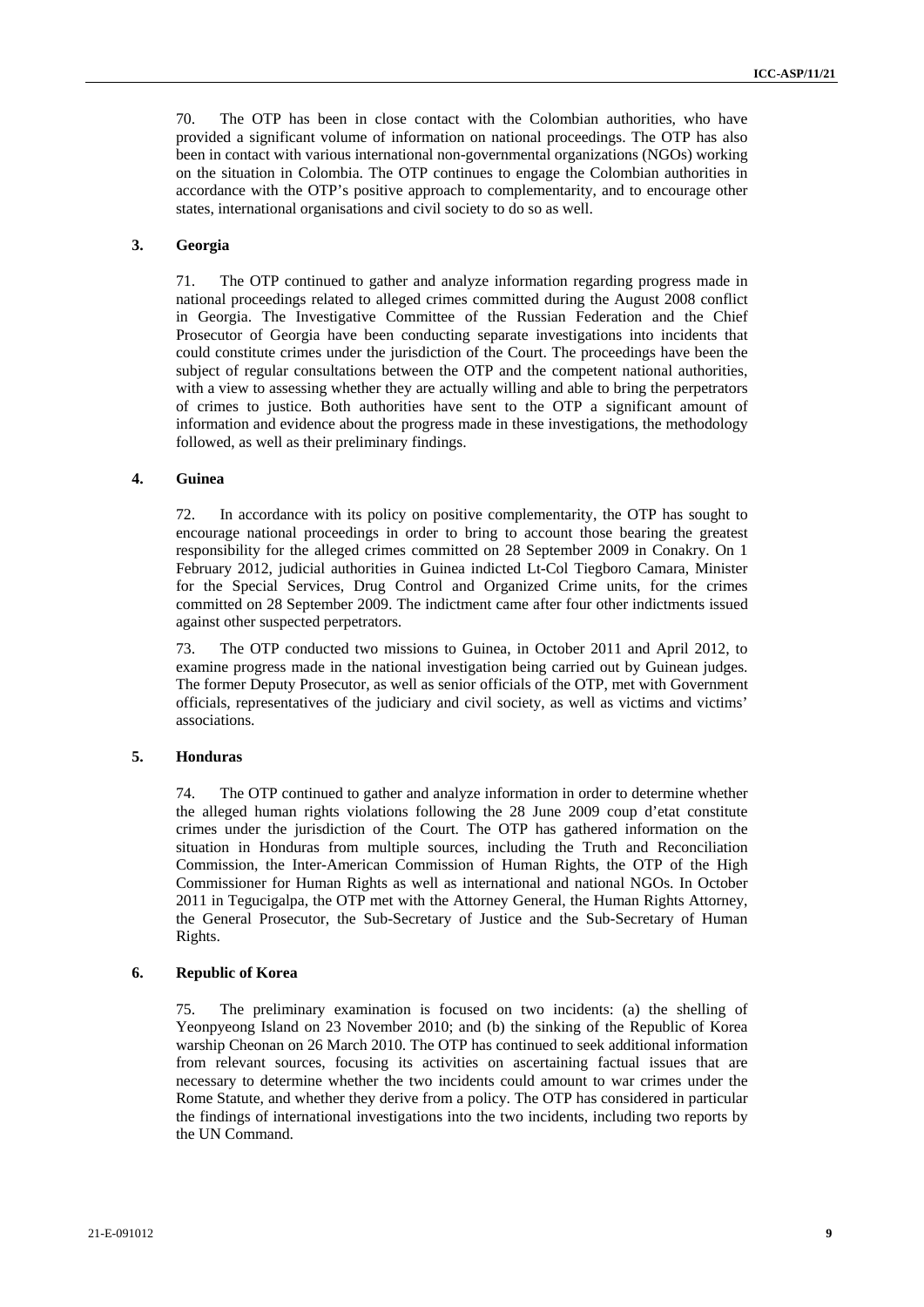## **7. Nigeria**

76. The OTP has been focusing on alleged crimes committed in the Delta region, in central Nigeria (in particular Plateau State and Kaduna State) and more recently in northern Nigeria and Abuja (in relation to attacks attributed to the Islamist militant group, Boko Haram). The OTP is analysing whether the alleged crimes fall within the Court's subjectmatter jurisdiction. The OTP has engaged constructively with the Nigerian authorities, as well as with local and international NGOs. The Prosecutor and senior officials from the OTP visited Nigeria in July 2012 and met with the President, the Federal Justice Minister and Attorney General, the Inspector General of Police, officials from Plateau and Kaduna States as well as the various panels of investigations on sectarian violence in Nigeria.

## **8. Palestine**

77. On 3 April 2012 the OTP made public its determination on whether the declaration lodged by the Palestinian National Authority under article 12(3) of the Rome Statute on 22 January 2009 accepting jurisdiction of the Court meets statutory requirements. In interpreting and applying article 12 of the Rome Statute, the OTP assessed that it is for the relevant bodies at the UN or the Assembly to make the legal determination whether Palestine qualifies as a State for the purpose of acceding to the Rome Statute and thereby enabling the exercise of jurisdiction by the Court. In the view of the OTP, the Rome Statute gives it no authority to adopt a method to define the term "State" under article 12(3) which would be at variance with that established for the purpose of article 12(1).

78. The OTP could in the future consider allegations of crimes committed in Palestine, should competent organs of the UN, or possibly the Assembly, resolve the legal issue relevant to an assessment of article 12 or should the Security Council make a referral providing jurisdiction.

## **9. Mali**

79. On 18 July 2012, the Government of Mali transmitted a letter referring "the situation in Mali since January 2012" to the OTP and requesting an investigation to determine whether one or more persons should be charged for crimes committed. The Government of Mali also provided documentation in support of the referral. Accordingly, the OTP initiated a preliminary examination to assess whether the Rome Statute criteria for the opening of an investigation are fulfilled. The OTP conducted a mission to Mali in August 2012 in order to evaluate information and sources in accordance with article 15, and to evaluate and enhance cooperation prospects with Malian stakeholders. A public decision will be made in due course.

# **IV. Cooperation with and Assistance from States, International and Regional Organizations**

80. The Court's cooperation with States Parties has been generally forthcoming. The Court made numerous requests to States for cooperation pursuant to Parts 9 and 10 and article 15(2) of the Statute.

## **A. Cooperation with States**

#### **1. Arrest and surrender**

81. The Registry transmitted 147 requests for arrest and surrender in the reporting period. At the time of submission of this report, requests for the arrests and surrender for 12 persons remain outstanding.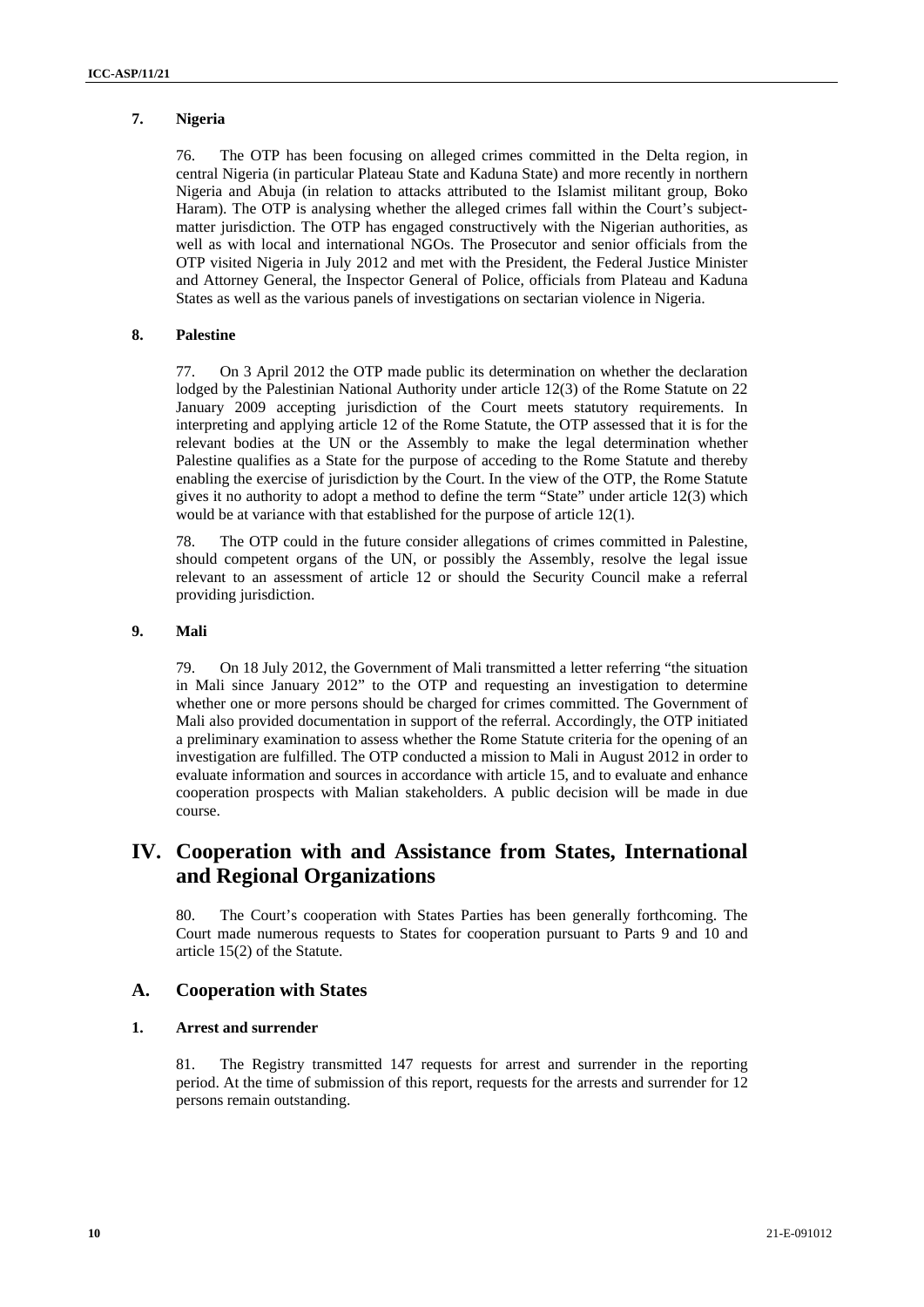## **2. Other requests for Cooperation**

82. During the reporting period, the Registry sent 489 requests for assistance to States Parties and non-States Parties, concerning *inter alia* the provision of information, the protection of witnesses, one *in situ* visit, support to investigations conducted by the defence, access to detention centres, interim release, the identification and freezing of assets and the security of staff. The Registry also sent 438 requests regarding the issuance of travel documents for staff members and counsels.

83. The OTP sent 298 requests addressed to States and intergovernmental organizations regarding its investigative and prosecutorial activities during the reporting period. While some of these requests are still pending, in particular the recent ones, the execution rate is already at 73%.

## **3. Voluntary agreements and other arrangements**

84. During the reporting period, Mali concluded an agreement on the enforcement of sentences with the Court. This is the first African State to conclude such an agreement. The Registry also seeks to conclude arrangements on interim release of suspects or accused persons.

85. No relocation agreement has been signed this year despite intense efforts allocated to this by the Registry. The Registry is increasingly concerned about the impact of such shortfall on the ability of the Court to protect victims and witnesses.

# **B. International and Regional Organizations**

## **1. Cooperation with the UN**

86. Cooperation with the UN, based on the Relationship Agreement, continues to be essential to the Court institutionally and in the different situations and cases. A comprehensive overview of cooperation between the Court and UN can be found in the Court's eighth annual report to the UN General Assembly (A/67/308, 14 August 2012).

#### **2. Cooperation with regional organisations and other intergovernmental institutions**

87. The Court continued to communicate closely with the European Union, the Arab League and other regional organisations. A cooperation agreement was negotiated with La Francophonie for signature in late September 2012. On 25 April 2012, the OTP concluded a memorandum of understanding with the Inter-American Commission on Human Rights aiming at strengthening mutual cooperation and assistance. Finally, to reinforce their mutual cooperation, the African Union and the Court agreed on a joint technical seminar to take place in Addis Ababa on 18-19 October 2012 with the support of OIF.

# **C. Other Activities of the Court**

## **1. Support to Judicial Proceedings**

88. During the reporting period, the Registry's Court Management Section (CMS) prepared, registered and notified 12,052 court records (including filings, annexes, translations, redacted versions of documents, corrigenda), amounting to a total of 175,639 pages, and 1,014 transcripts (including edited, corrected and public versions and reclassifications of transcripts as ordered by the Chambers), amounting to a total of 62,068 pages. Furthermore, the CMS supported 127 days of court hearings at the seat of the Court.

89. The Court's Interpretation and Translation Section (STIC) translated judicial documents into French, English and/or Arabic, taking into account the tight deadlines as required by the proceedings. STIC also supported the translation of the numerous requests for assistance in accordance with the complexity of the language combinations chosen by the States Parties. Three major tasks finalised during the reporting period were the translation into French of the Decision on the Confirmation of Charges in the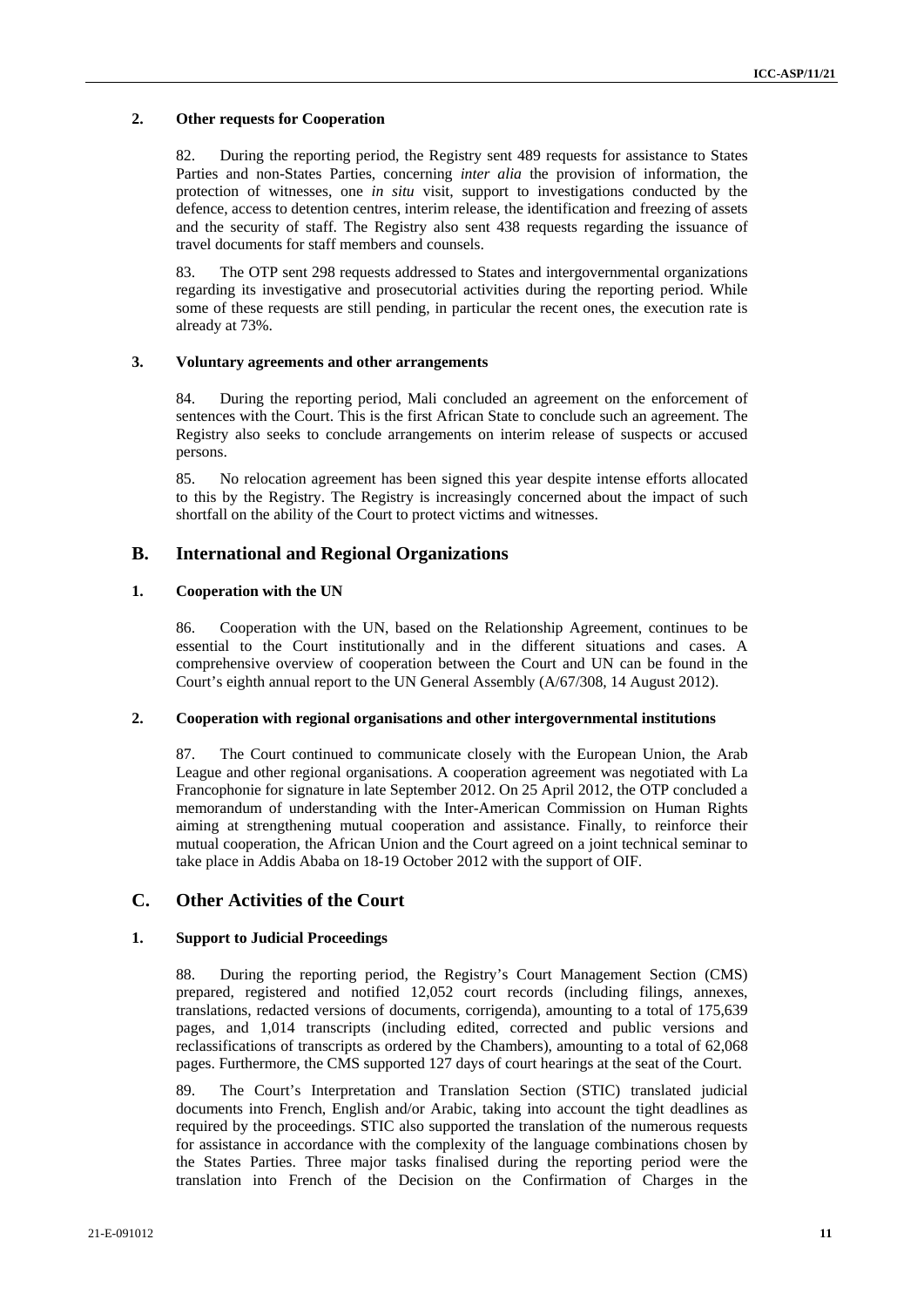Mbarushimana case, the translation of the Katanga final submissions into French and into English and the Lubanga Judgment (in total approximately 1840 pages).

90. In support of the two accused in the *Banda and Jerbo* case, STIC successfully trained two Zaghawa paraprofessional interpreters - out of four that would be eventually required. The challenges were as unprecedented as they were numerous: first training programme for interpreters in a non-written language; scarcity of Zaghawa speakers; lack of language experts; and lack of legal and judicial terminology in Zaghawa.

91. The Registry's Victims and Witnesses Unit (VWU) ensured the appearance of 29 witnesses and victims before the Court during the reporting period. For the purpose of their appearance before the Court, these persons were under the Unit's care for a total of 274 days and were provided with appropriate support and protective measures.

92. The VWU also ensured the operational protection of more than 360 individuals (witnesses, victims or persons at risk due to testimony and dependants) who were included into the Court's protection programme or benefiting from other protective measures in order for them not be exposed to any security issue due to their participation in proceedings before the Court.

93. The VWU also performed ca. 20 psychological and vulnerability assessments either in relation to the provision of operational protective measures (such as inclusion in the Court's protection programme) or recommendations to the Judges on in-court special measures (as per rule 88 of the Rules of Procedure and Evidence). The VWU received ca. 20 support referrals from the parties and participants requesting VWU psychosocial assistance for the benefit of witnesses and victims participating in the proceedings.

94. Upon requests from Chambers or in accordance with regulation 41 of the Regulations of the Court or 24bis of the regulation of the Registry, the VWU submitted 60 reports or observations for the attention of Chambers related to involvement/protection of witnesses and victims in different situations and cases, including security analysis reports for more than 1300 victims.

95. During the reporting period, the Victims Participation and Reparations Section (VPRS) conducted a total of 819 targeted activities in the field in situation related countries aimed at assisting victims to participate in the different phases of proceedings. The VPRS received a total of 1,989 applications for both participation and reparations (joint forms), 458 applications for participation only and 109 applications for reparations in pre-trial and trial proceedings, from all the situations and cases before the Court. The largest numbers relate to the cases arising from the situations in the Côte d'Ivoire and Kenya.

96. The VPRS prepared 74 filings, answered 133 requests from Chambers, OPCV and legal representatives of victims and transmitted 2,200 applications, in original and in redacted form, to the Chambers, parties and legal representatives of victims. In the Bemba case alone, the VPRS transmitted 1993 applications for participation in the proceedings. As indicated in the 2012 Efficiency Report (ICC-ASP/11/9), the VPRS has designed, used and improved, during the reporting period, a database which enables the Section to process the applications received in a significantly more efficient and accurate manner.

97. Two innovations took place during the reporting period. For the first time the VPRS implemented a partly collective victims' application process in the Gbagbo case, following the Decision of the Single Judge issued on 5 April 2012 which resulted in the collection, treatment and transmission of 6 collective applications for participation involving 101 victims. Following the Decision on the principles of reparations issued in August 2012 in the Lubanga case, the VPRS focused on preparing the reparations phase and assisting the Trust Fund for Victims in implementing the Chamber's Decision.

#### **2. Detention matters**

98. On 30 November 2011 Laurent Gbagbo was transferred to The Hague. On 23 December 2011 Callixte Mbarushimana was released from the Court Detention Centre after the charges against him were not confirmed. As of 15 September 2012, ten persons are detained in the Court Detention Centre: one convict (Thomas Lubanga Dyilo), four suspects (Germain Katanga, Mathieu Ngudjolo Chui, Jean-Pierre Bemba Gombo and Laurent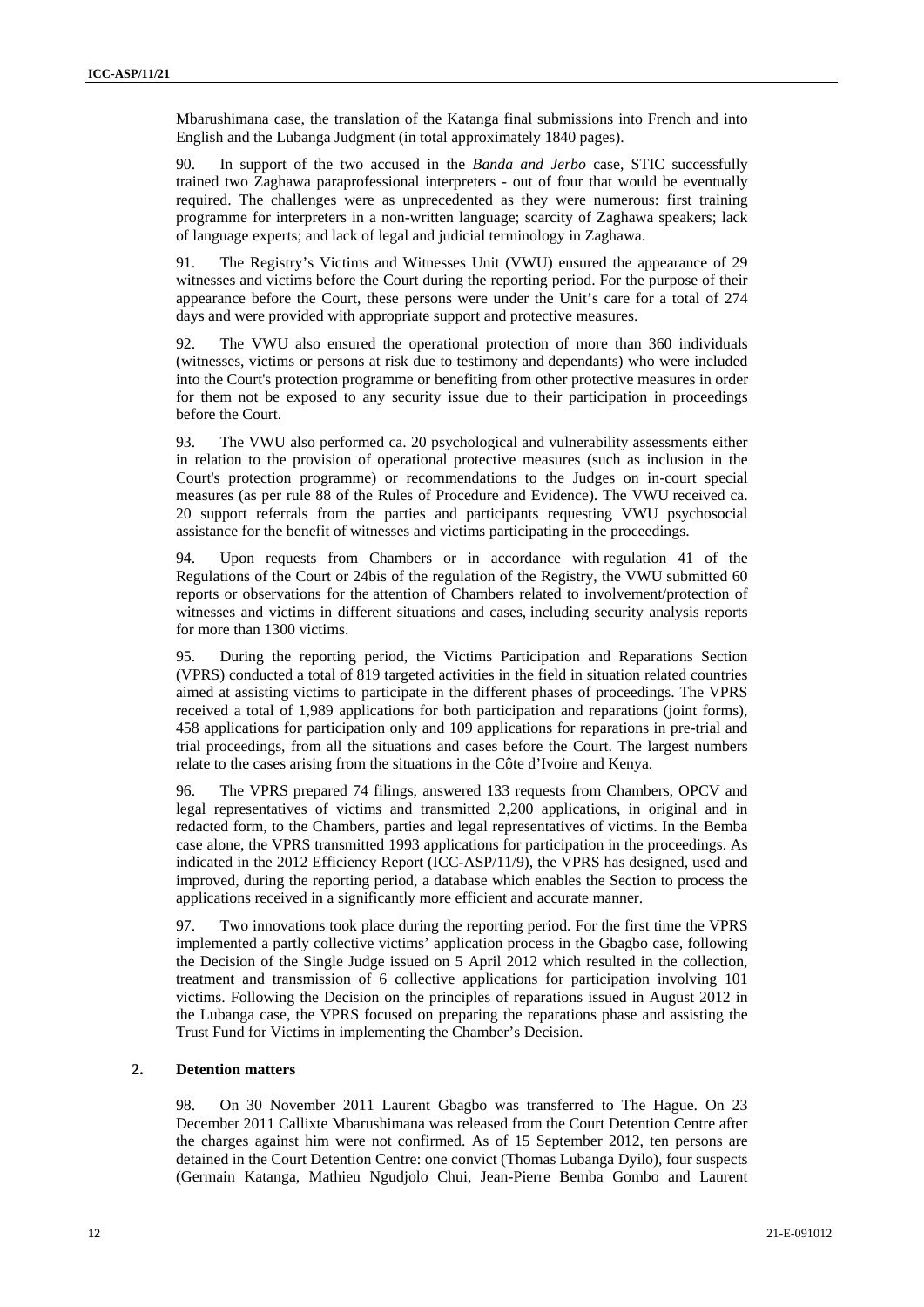Gbagbo) and the four detained witnesses in two of the cases before the Court (one in the Lubanga case and three in the Katanga and Ngudjolo Chui case). In addition, Charles Taylor, who appeals his conviction, remains at the Court Detention Centre further to the agreement with the Court and the Special Court for Sierra Leone.

99. As per 1 February 2012, after the downsizing of the ICTY UNDU, the Court Detention Centre took over its part of shared functions. These shared functions include manning the 24-hour control centre and entrance to Building 4 and providing other joint services, every fourth day.

#### **3. Support to Counsel**

100. The Registry's Counsel Support Section (CSS) continued to provide administrative and logistical support to all counsels and their team members actively intervening in proceedings before the Court, currently standing at 24 legal representatives for victims and 12 defence counsels. The Section also continued to devise, manage and implement all work related to the Court's legal aid system including the management of the legal aid for defence counsels and victims legal representatives. In this context, CSS engaged in an extensive consultation on the review of the Court's legal aid system with all pertinent stakeholders. On 23 March 2012, the Bureau of the Assembly of States Parties adopted the decision on legal aid<sup>1</sup> to be implemented as of 1 April 2012, in accordance with resolution ICC-ASP/10/Res.4, and requested the Court to present a report concerning four aspects of the Court's legal aid scheme to the Committee on Budget and Finance, for consideration at its nineteenth session. The report has been submitted to the Committee for consideration<sup>2</sup>.

101. The Court currently provides legal aid to 8 defence teams and 11 teams of legal representatives for victims in 7 different cases.

102. To date, 432 lawyers from 59 States have been admitted to the List of Counsel eligible to appear before the Court. The Lists of Assistants to counsel and Professional Investigators, equally maintained by the Registrar, consist of 132 and 31 professionals, respectively.

103. Finally, the Section is organising the tenth Seminar of Counsels to take place 15-16 October 2012 in The Hague.

#### **4. The Offices of Public Counsels**

<u> 1989 - Johann Barn, mars eta bainar eta industrial eta bainar eta baina eta baina eta baina eta baina eta ba</u>

104. During the period covered by this report, the OPCV represented more than 4,000 victims. As per September 2012, the OPCV represents 3,579 victims in the different situations and cases before the Court. The number of victims represented by the Office, at one stage or another of proceedings, has increased by 68.9 per cent in 2012. Representing the general interests of victims, the OPCV also appeared before the Chambers in the Gbagbo and Lubanga cases on several occasions on specific issues related to the participation of victims.

105. For the assistance to legal representatives, the OPCV provided 300 services to 42 external counsel.

106. With regard to the defence, the OPCD has managed an increased workload based on two new cases in the reporting period, one of which involves direct representation by the OPCD.

107. The OPCD provided legal research and/or real time legal assistance to 12 Defence teams through its access to real time transcripts: Lubanga, Katanga and Ngudjolo; Bemba; Banda and Jerbo; Mbarushimana (until 30 May 2012, when the Appeals Chamber confirmed the dismissal of charges); Ruto, Sang, Muthaura and Kenyatta; and Gbagbo. In addition, the OPCD provides all aspects of direct legal representation for Saif Al-Islam Gaddafi.

<sup>&</sup>lt;sup>1</sup> Proposal for the review of the legal laid system of the Court in accordance resolution ICC-ASP/10/Res.4 of 21 December 2011", dated 15 February 2012.

Supplementary Report of the Registry on four aspects for the Court's legal laid system", CBF/19/6, 17 August 2012.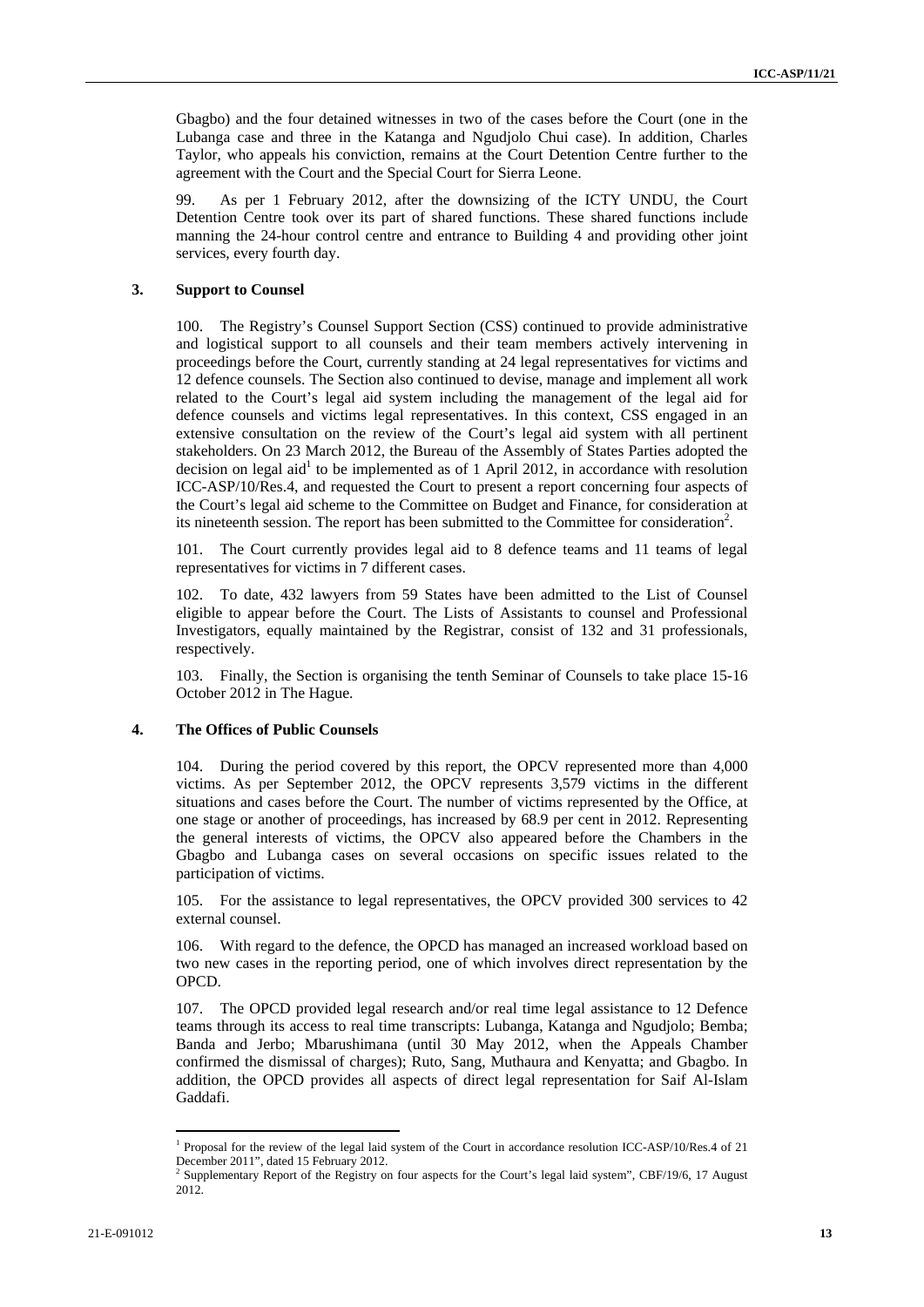108. The OPCD also provides ongoing assistance to any duty counsel or ad hoc counsel for the Defence appointed by the Registry. The Office has provided intensive assistance to teams newly involved in the Court's processes in connection with their preparation for the confirmation of charges hearings. The case manager of OPCD was also mandated by these teams to assist with the process of disclosure.

## **5. Public Information and Outreach**

109. Aside the specific public information activities carried out by the OTP, the Court focused the public information and outreach efforts to make judicial proceedings public and accessible to audiences in 7 situation related countries and global audiences. In line with the Public Information Strategy, the Court engaged with key stakeholders such as legal and academic communities, NGOs, journalists and global audiences through specific programmes with the ultimate aim of increasing support for the Court.

110. The Outreach Programme continued its efforts in reaching out to the affected communities. Operations were expanded in new situation countries, i.e. Libya, Kenya and Côte d'Ivoire. Priority was given to countries with cases in trial stage. Judicial proceedings were made accessible to local audiences in face-to-face meetings, through radio and television broadcasts in vernacular languages and via traditional communication means. In DRC and CAR, groups of women, child soldiers and members of regular army and police were engaged. In Kenya activities focused mainly on training journalists and paving the way to engage displaced populations at the grass root level. In Côte d'Ivoire, a few outreach sessions were conducted by Hague-based staff, making initial contacts with local actors.

111. The OTP utilised travels by both the former and present Prosecutor and the former Deputy Prosecutor to inform about the Court's work, not just in situation countries but also in preliminary examinations countries. In situation countries, the Office used local media and vernacular languages to reach out to affected communities. The Office also further highlighted issues falling within its mandate by organising specific seminars gatherings of various stakeholders working on separate issues but connected to the work of the Court. For example, a seminar on child soldiers which assembled former child soldiers, the Secretary-General's Special Representative for Children and Armed Conflict, diplomats, celebrities and NGOs working to raise awareness of the same issue. The Office hopes to do the same for the closing of the Bemba trial to highlight sexual violence in conflict. As much as reaching out to affected communities, the OTP intends to connect key players working on issues which relate directly or indirectly to the mandate of the OTP.

112. The Court dealt with an increased publicity of judicial activity and disseminated 67 press releases and media advisories, through the Court website, which had 985,000 visitors, compared to 956,000 in the previous period. PIDS also produced and disseminated 32 radio programmes and 34 videos for international audiences through the Court's YouTube channel (with 452.581 views compared to 126,932 views last year). To absorb a higher workload and at the same time increase its impact, the Section has constantly reviewed its internal procedures and policies and is using the most advanced technologies when and where ever possible.

113. The Court continued to support the final rounds of existing moot courts organized by implementing partners in Chinese, English, Russian and Spanish. Due to budgetary constraints, the Court suspended several public information projects such as the campaigns "Calling African Female Lawyers" and "Calling Arab Lawyers".

114. PIDS supported an increased number of high-level visits (51) to Court headquarters by senior officials of states and international organisations, as well as an increased number of stakeholder visits (67), which are designed to provide a briefing from the different organs of the Court to key groups as part of training programs organized and funded by national governments, embassies, NGOs and other relevant third parties.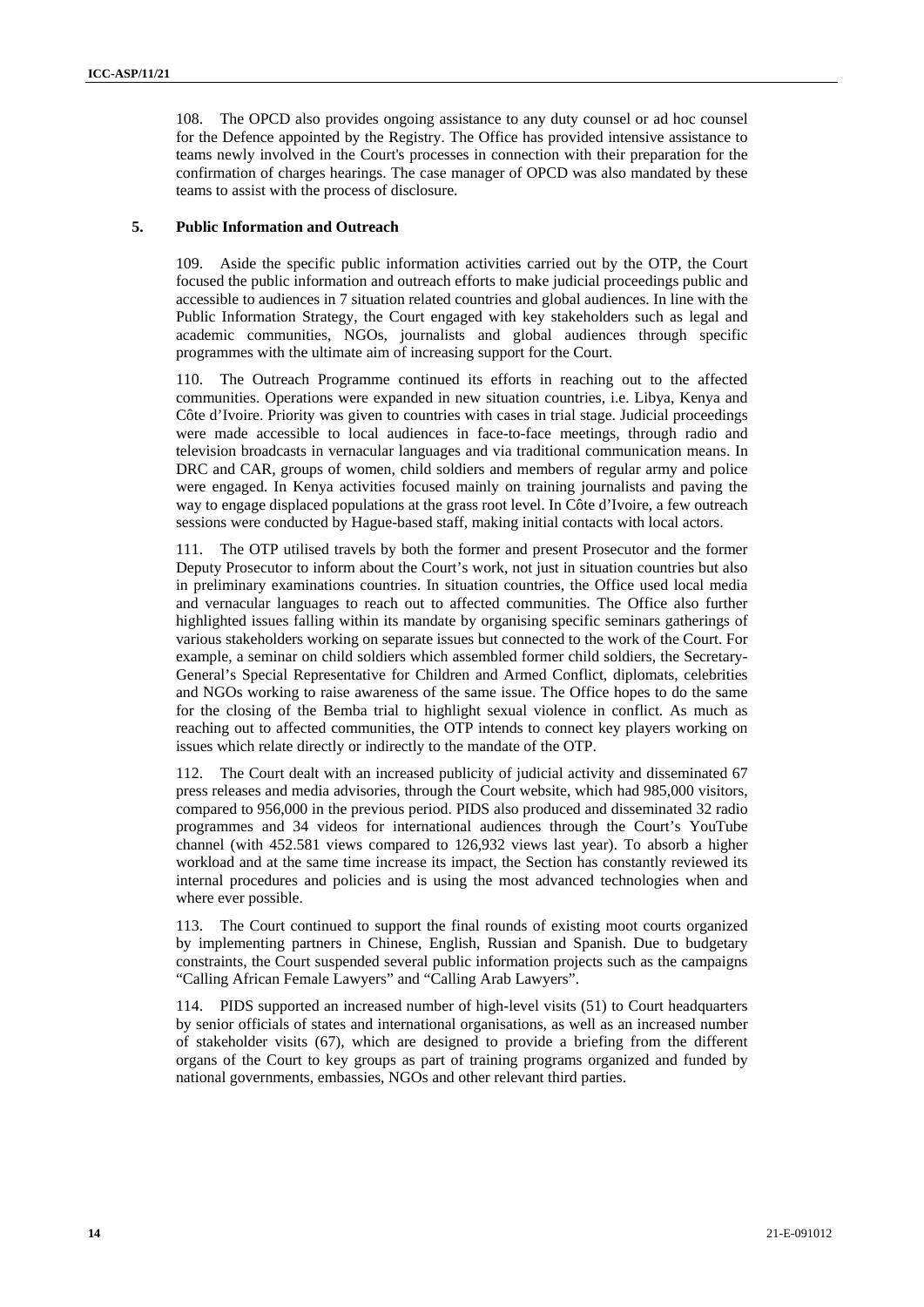## **6. Field Operations**

115. During the reporting period, the Field Operations Section consolidated for the third year its coordination mandate in line with the Court's field operations strategy<sup>3</sup>, through inter alia the drafting of Standard Operating Procedures and the implementation of the yearly review of the Court's field presences.

116. The Court's field presences were reduced from seven to six, the latest being established in Côte d'Ivoire and financed mainly from existing resources. Staff and nonstaff resources were redeployed to situation countries with greater operational needs, such as Kenya, Côte d'Ivoire and the Central African Republic. The Section maximized cooperation with external partners, including with the UN.

#### **7. Human Resources**

117. As at 31 August 2012, the Court employed 696 staff on established posts. Of these, 358 were professional posts. Recruitment against vacant posts was carefully managed and at times slowed down in order to address budgetary constraints.

118. The development of a comprehensive human resources policy framework continued to receive priority attention. In accordance with the recommendations of the Assembly, the Court reviewed and revised its performance appraisal system; the new tool will be ready for implementation for the 2013/2014 performance management cycle. Improvements were also made to the administration of benefits and entitlements and emphasis will be placed on the issuance of administrative instructions in order to enhance staff awareness of benefits and entitlements.

119. The first part of a new Managerial Leadership training programme was implemented in late 2011. Further training is expected to take place in 2012 and/or 2013.

120. On the health and welfare side, contributions were made to the development of a manual and protocol for the management of critical incidents, including the death of staff in service, and for the improved debriefing and care provided to staff members involved in critical incidents. A comprehensive policy for the management of certified sick leave and emergency leave was developed and promulgated and guidance on the management of alcohol and other substance abuse, as well as on domestic violence as a staff issue was provided. Training on stress management and on secondary trauma was delivered to staff across all organs of the Court.

## **8. Information and communication technologies**

121. Since 2011, the Court's ICT Section has started major upgrades in all its operational systems, which affected the Court's e-Court systems, document management, desktop systems and the Court's ERP systems. This upgrade will allow the Court to maintain its investment and stabilize costs over time. It also started the implementation of its disaster recovery plan and phase one of a data archive system that will allow the Court to comply with the Regulations of the Registry relating to court records.

## **9. Strategic Planning**

122. The Court finalized the review of its Strategic Plan during the reporting period and will continue consulting with States in the context of the eleventh session of the Assembly before adopting a new Strategic Plan for 2013-2017, which will replace the earlier one for 2009-2018. The new Strategic Plan, prepared through extensive inter-organ consultations as well as consultation with States, aims to provide a closer connection between the Court's mandate as defined by the Rome Statute as well as its strategic goals and objectives, the reality of the Court's operations and the Court's budget.

<sup>&</sup>lt;u> 1989 - Johann Barn, mars eta bainar eta industrial eta bainar eta baina eta baina eta baina eta baina eta ba</u> 3 ICC-ASP/10/26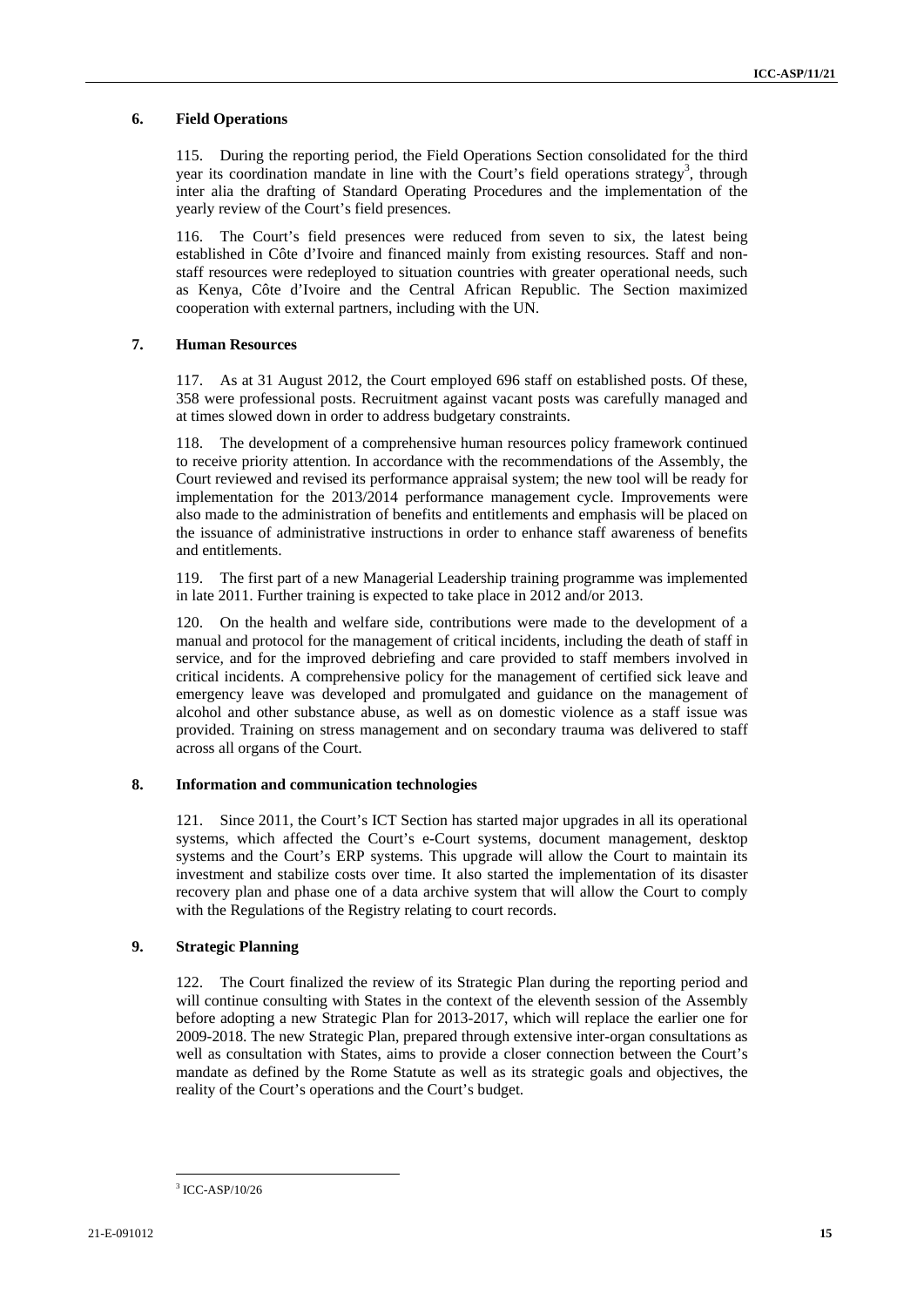## **10. New York Liaison Office**

123. The New York Liaison Office (NYLO) continued to facilitate and promote cooperation between the Court and the UN and its funds, programmes and agencies, as well as between the Court and Permanent and Observer Missions to the UN.

## **11. Permanent Premises**

124. During 2012, the Permanent Premises project has been further developed into the Final Design and the Tender Documents. The Court has provided continuous guidance and feedback in the design process, coordinated by the Registry's Permanent Premises Office and supported by various Sections. After the successful tender process concluded with the signature of the contract with a general contractor on 1 October 2012, the next phase of Technical Design and works preparation has started, again with intense guidance and feedback from the Court.

## **12. Audit Committee**

125. During the reporting period, the Audit Committee met three times and reviewed the Court's plans for the introduction of the International Public Sector Accounting Standards and the proposed amendments to the Financial Regulations and Rules. At the same time, the Audit Committee appraised the Court's risk management policy and processes to ensure full transparency to stakeholders of the risks perceived, including those arising from resource constraints. The Audit Committee also reviewed the Court's processes for providing assurance to the Registrar to underpin her signature of the overall Statement of Internal Control and welcomed the opinion of the External Auditor on the 2011 Financial Statements for the Court and the Trust Fund for Victims.

# **V. Elections and Appointments**

126. Judges Miriam Defensor-Santiago, Howard Morrison, Anthony T. Carmona, Olga Herrera Carbuccia, Robert Fremr and Chile Eboe-Osuji were elected by the Assembly for a term of nine years which commenced on 11 March 2012. The terms of office of Judges Nsereko, Odio Benito, Diarra, Fulford, Steiner and Cotte ended on 10 March 2012.<sup>4</sup> Of the judges whose terms in office commenced on 11 March 2012, only Judge Eboe-Osuji was called to full-time duty during the reporting period, on 16 March 2012.

127. The Assembly elected Ms. Fatou Bensouda (Gambia) as Prosecutor by consensus, for a nine-year term. Ms. Bensouda assumed office on 15 June 2012.

128. On 11 March 2012, the new plenum of judges re-elected Judge Sang-Hyun Song as President of the Court. Judge Sanji Mmasenono Monageng and Judge Cuno Tarfusser were elected First and Second Vice-President respectively. The members of the Presidency will serve for a period of three years.

# **VI. New Accessions**

129. During the reporting period, three States deposited their instrument of accession or ratification of the Rome Statute with the Secretary-General of the UN: Cape Verde on 10 October 2011, Vanuatu on 2 December 2011 and Guatemala on 2 April 2012, bringing the total number of States Parties to the Rome Statute to 121 as of 1 July 2012, when the Statute entered into force for Guatemala.

130. Two states acceded to or ratified the Agreement of Privileges and Immunities of the International Criminal Court (APIC) during the reporting period: Brazil on 12 December 2011 and Bosnia and Herzegovina 24 January 2012 bringing the total number of States Parties to APIC to 71. The Court urges all States to actively consider the ratification of APIC, which is foreseen in article 48 of the Rome Statute.

 4 Judges Odio Benito, Diarra, Fulford, Steiner and Cotte as well as Judge Blattmann continued in office pursuant to article 36(10) of the Statute.